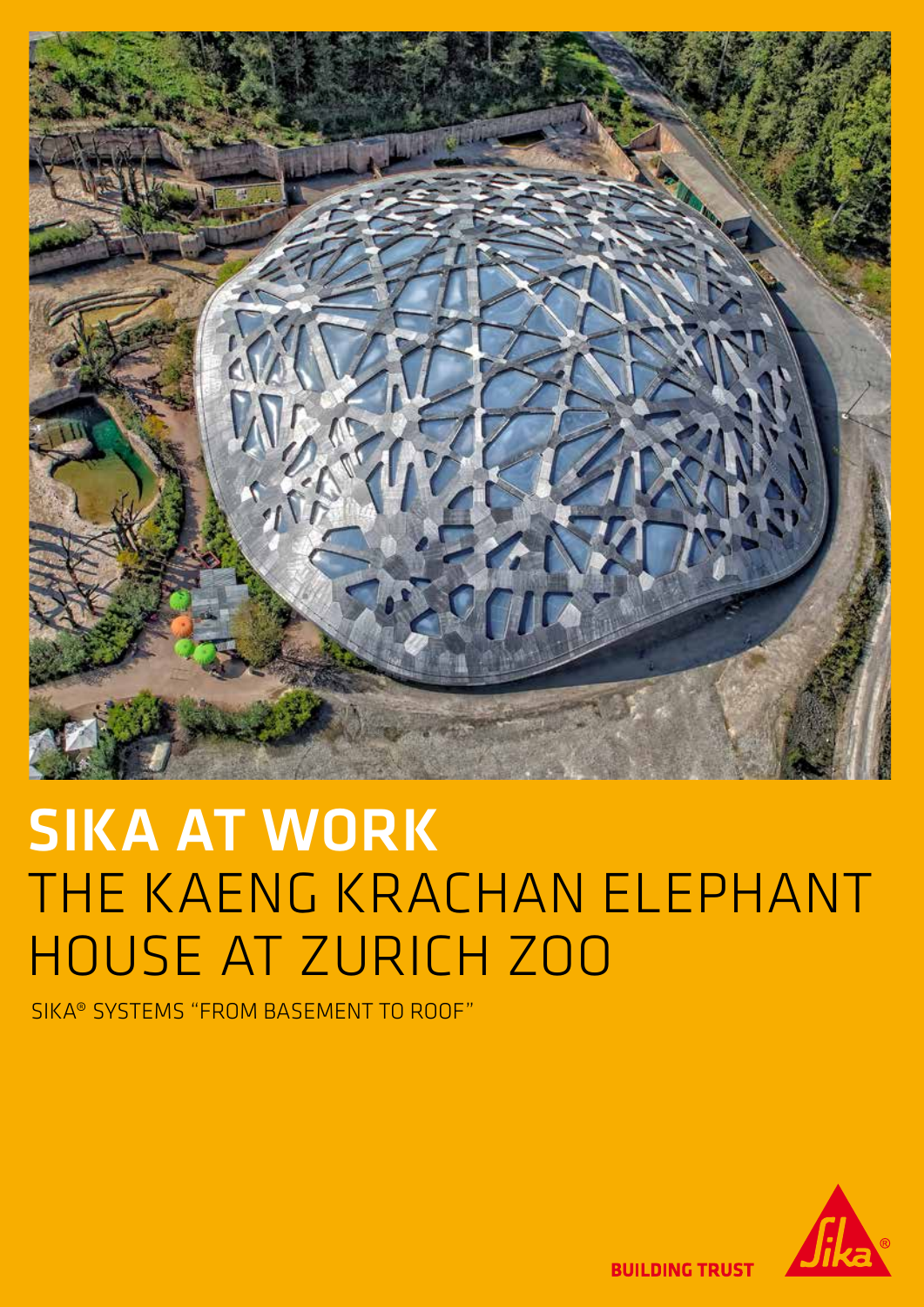# BASEMENT TO ROOF SOLUTIONS FOR ELEPHANT HOUSE AT ZURICH ZOO

#### PROJECT DESCRIPTION

The Kaeng Krachan Elephant Park in Zurich Zoo is innovative in design and also in the way in which the elephants are looked after. The zoo's growing elephant family now has more than six times as much room as they did before, including a number of different pools and showers both indoors and outside, which they make active use of. Asian elephants are good swimmers, as they frequently cross stretches of water in the wild and often bathe in order to regulate their body temperature and look after their skin. Visitors can now also see the elephants when they are swimming from a special underwater viewpoint.

Another husbandry innovation is that the animals are now cared for in "protected contact" at all times. This means that the keepers are no longer in the same room as the elephants, which gives the animals more freedom to develop their normal social structure and behaviour, plus this also ensures greater safety for the zoo's staff.

The centrepiece of the 11,000  $m^2$  elephant park is the unique 6,800 m2 elephant house, an 80 m diameter facility with a multi-faceted timber roof structure weighing more than 1500 tons. This free-form, flat roof design requires no additional columns inside for support, plus in addition to weatherproofing and insulating the building, it also successfully uses the natural light provided by a total of 271 different shaped skylights to simulate the forest canopy of the elephants' natural habitat in Thailand.

This roof is supported by a fine architectural filigree concrete framework around the perimeter, but primarily the loads from the huge timber frame and shell are absorbed circumferentially by the structural foundations. These consist of a prestressed, free running concrete ring beam that transfers the load to the ground at three low points in the facade through specially piled foundations. The ring beam runs around the building for a total length of approx. 270 m, its cross-section is approximately 48 x 200 cm, however it is not rectangular, but adapted to the curvature of the structure.

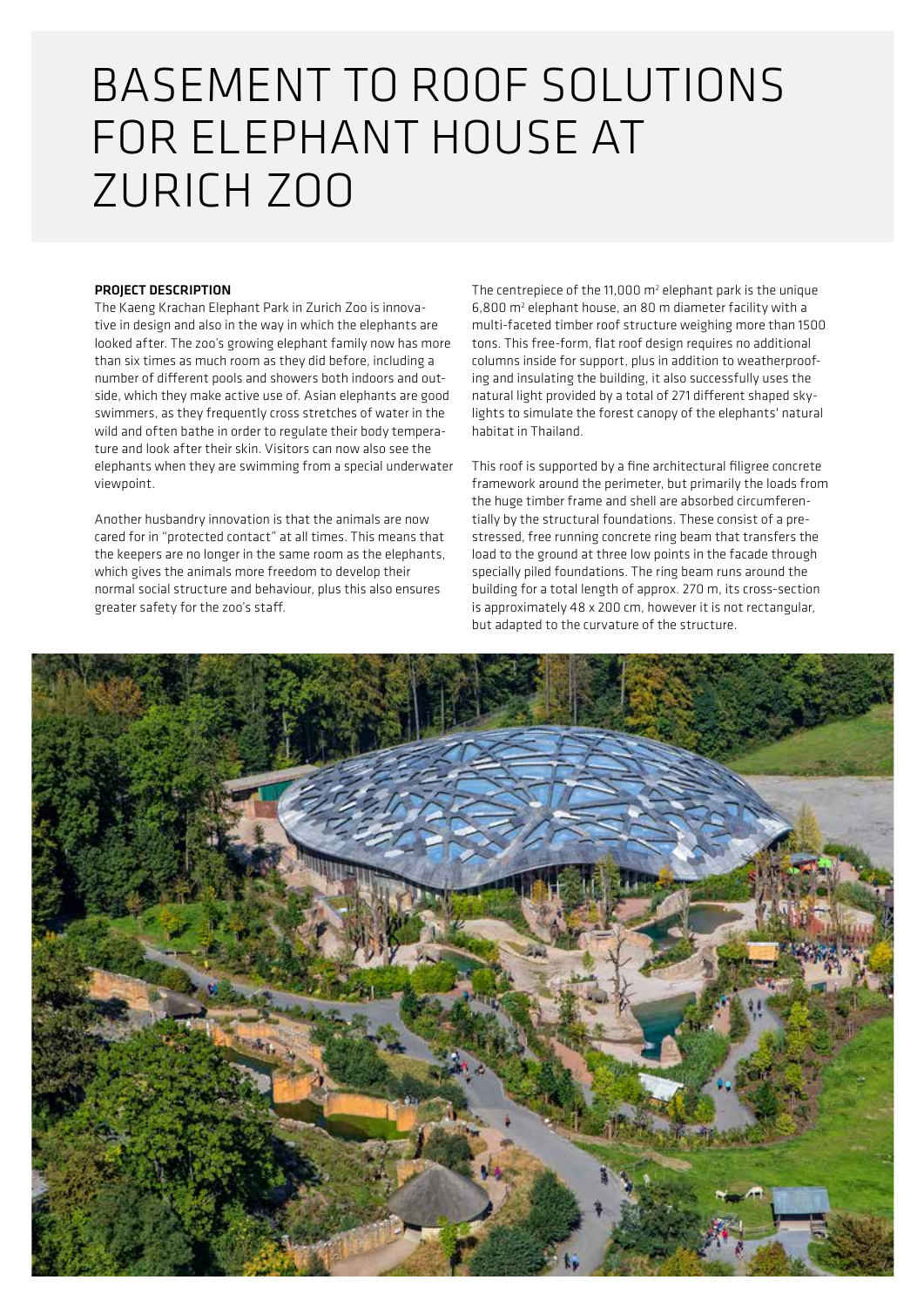#### PROJECT REQUIREMENTS

Structural Foundations, Watertight Basements and Architectural Concrete Facades: – Initially on site the main excavation required slope stability, with sprayed concrete sides and pile walls being necessary prior to the main construction works.

For the structural foundations, including the prestressed ring beam, the highest specifications were set for the concrete with regards to strength development, self-compaction, low shrinkage and optimum installation within defined minimum time frames. A self-compacting mix and a maximum particle grading of 16 mm were stipulated due to the reinforcement density in the ring beam i.e. shear and torsion bars, with dense flange reinforcement around both axes, plus up to five prestressing 2 cable ducts in the same cross-section. A "low shrinkage" specification was also demanded for the structural concrete and the floor slabs of the building in order to minimize deformation and cracking.

The majority of the facilities utility services and plant rooms, together with some of the animal stalls, are built below, or partially below ground, which required them to be designed and built as watertight structures. This is to prevent any ground water penetration and equally to prevent and contamination of the ground water by animal excretions or waste water from the daily activities and cleaning regimes in the facility.

The sustainable construction approach for this project also required that rainwater from the roof was collected and stored for use in the facility; reinforced concrete holding tanks for this purpose were therefore designed in such a way as to also function as an integral part of the structure and so had be absolutely watertight.





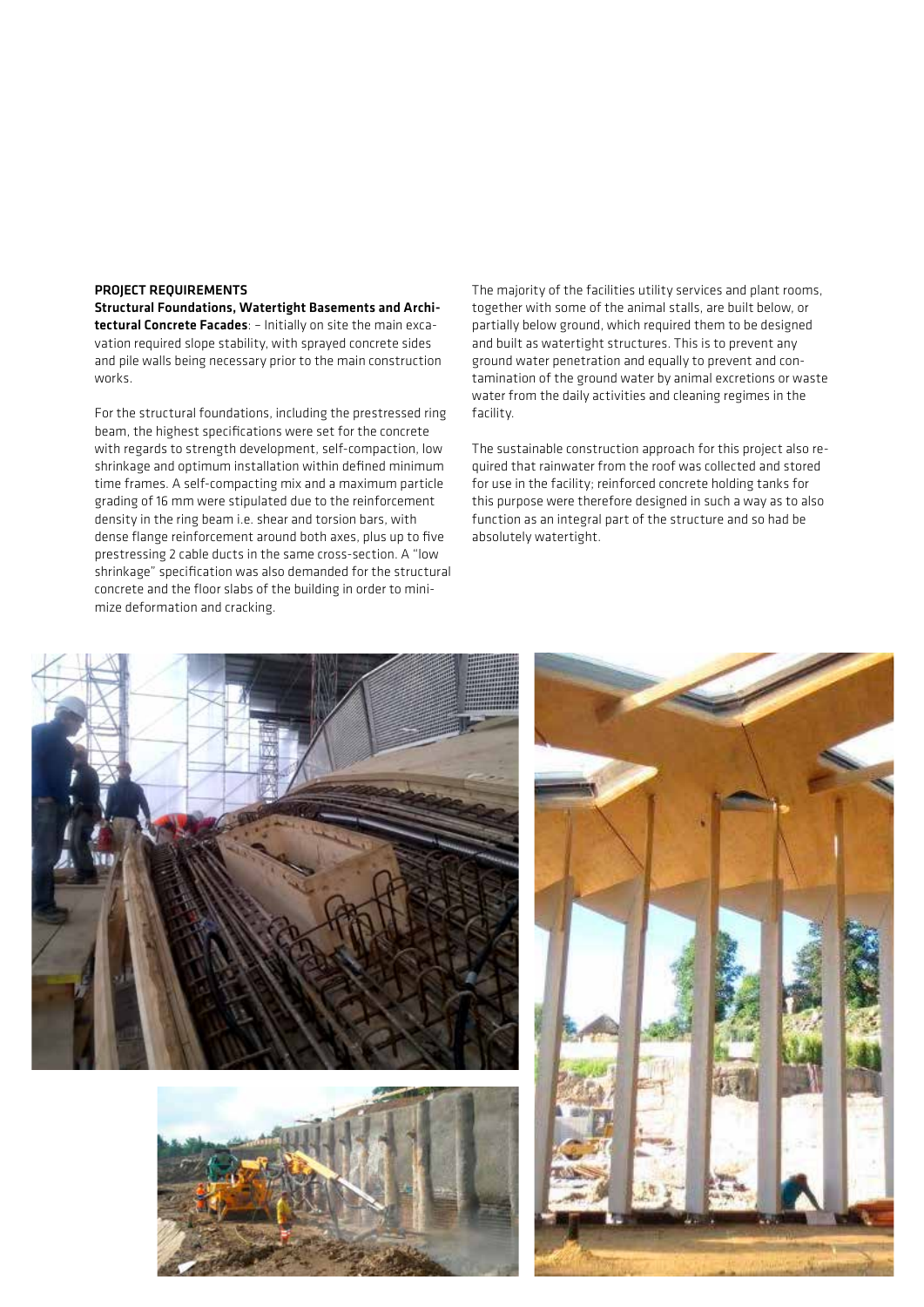**Structural Glazing:** Elastic, movement accommodating, but airtight, bedding for the glazing was necessary to prevent stress and unwanted constraints on the glass panels. The Engineers therefore checked materials for their suitability by carrying out compatibility and adhesive tensile strength tests.

Roof Waterproofing: – The roof itself is unique, but a well proven and secure system was essential for the roof waterproofing, including around the 271 roof lights, each with a different shape. All of the necessary upstands, support platforms and approximately 1,500 corner sections had to be constructed by hand due to the variable angles for which standard profiles were not available.

To meet the architect's aesthetic requirements and also to create a safe working level for cleaning and maintenance, a continuous timber platform was designed to span the roof 50 cm above the waterproofing membrane; this structure is set on 5,615 supports that also needed to be waterproofed with the membrane system.

Flooring, Containment Lining & Waterproofing: – Mechanically and chemically resistant flooring that is also easy to clean and very durable was required in many areas. The animal husbandry and management area of the elephant house accommodates the feeding and holding stalls, together with the veterinary and medical treatment / operating rooms, plus the facilities utility service controls and plant rooms. These high-tech and hygienic areas all demanded a top-quality finish for efficient running of the facility and for the good of the elephants.





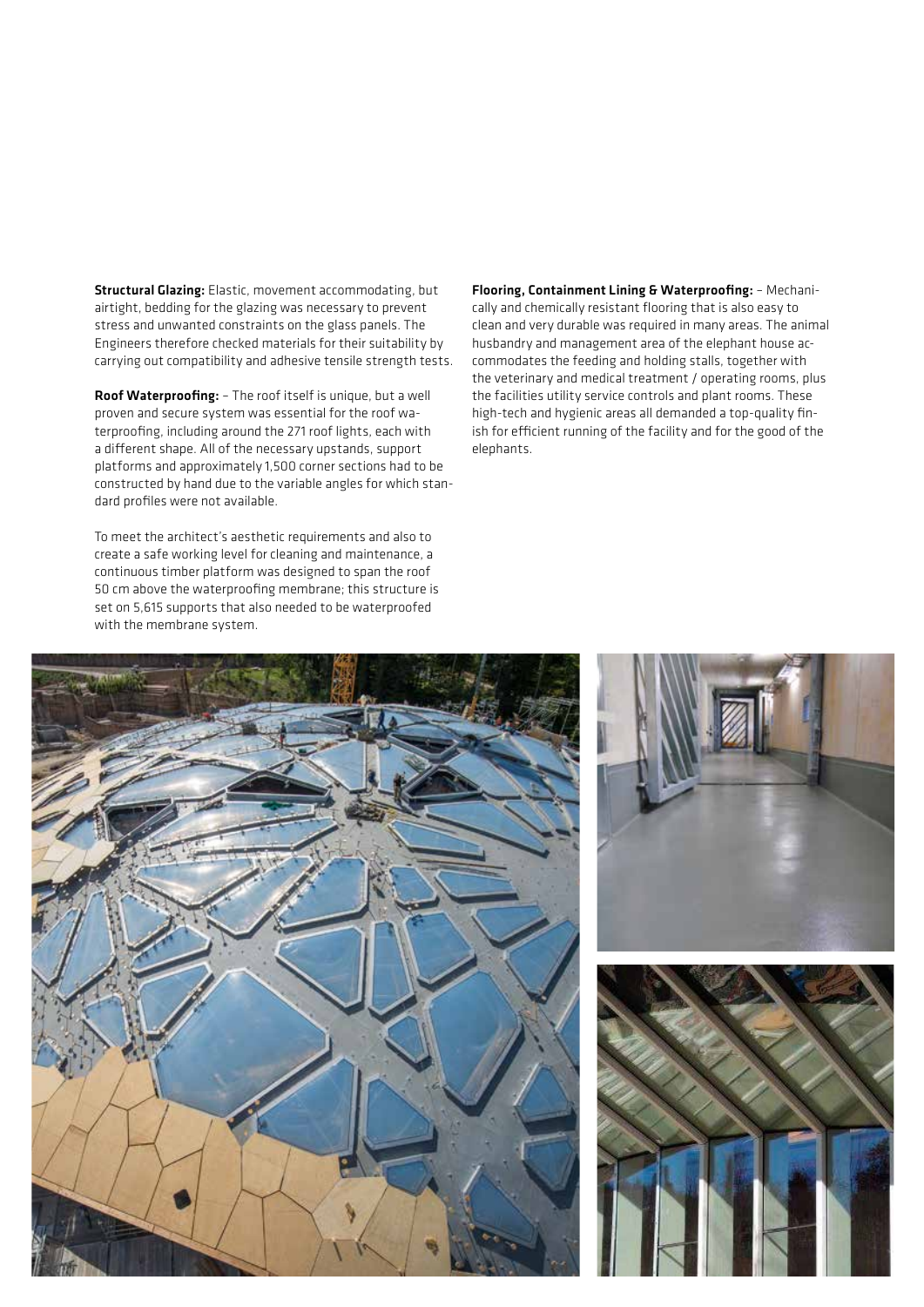#### SIKA SOLUTIONS

Structural Foundations, Watertight Basements and Architectural Concrete Facades: – All of the concrete for the specialist structural and watertight performance demands of the elephant house was produced using Sika ViscoCrete® admixture technology, including the ring beam to accommodate the roof loads and support the entire main building. The main excavation also required slope stability, with sprayed concrete sides and pile walls, once again Sika® ViscoCrete® admixtures were used, here in combination with and Sigunit® sprayed concrete accelerators for optimum performance and rapid completion of the sprayed concrete walls between the piles. The sprayed concrete was applied by the Sika® Sprinter mobile spray machine.

The fine filigree reinforced concrete support structure for the architectural facades was also made possible using the latest generation Sika® ViscoCrete® technology, in order to achieve the optimum concrete flow, compaction and ultimate strengths.



The watertight areas and structures used Sika's engineered waterproofing solutions to seal and accommodate the required movement capabilities in all of the joints, including the Sikadur®-Combiflex® system. Sika® Control technology was also used in the concrete to prevent shrinkage cracking in the floor slabs.

SikaGrout® technology was used to fix and seal the roof supports into the structure

**Structural Glazing:** As a result of the Engineers testing of the different materials proposed, Sikasil® structural glazing adhesives and sealants were used for structural bonding of the overhead glazing in adapted profiles, plus sealing and UVresistant bonding of the insulated glazing for the edge seals.

Roof Waterproofing: – The roof was produced and waterproofed with a Sika® Sarnafil® roofing system, fully bonded to the Duripanel boards, thus allowing joints in this substructure to be fully and securely bridged.

The base of each platform support was enclosed in a maintenance-free Sarnafil® T fitting that was specially developed for the project by Sika.

Flooring, Containment Lining & Waterproofing: – Fast-curing, sprayed Sikalastic® polyurea technology was selected as the ideal solution to waterproof and provide highly impact and chemically resistant linings on the exposed concrete surfaces. This system was used throughout the elephant house and for protection of the water retaining and holding tanks, including the waste-water containment and treatment facilities. Sikafloor® resin systems were applied on all of the trafficked and exposed floors in the visitor entry and access corridors.

### SIKA® SYSTEMS FROM "BASEMENT TO ROOF"

#### THE PROJECT PARTICIPANTS

Owner: Zoo Zürich AG Lead Architects: Markus Schietsch Architekten GmbH, Zurich Structural Engineer: Zoo Zürich AG Contractor: Zoo Zürich AG